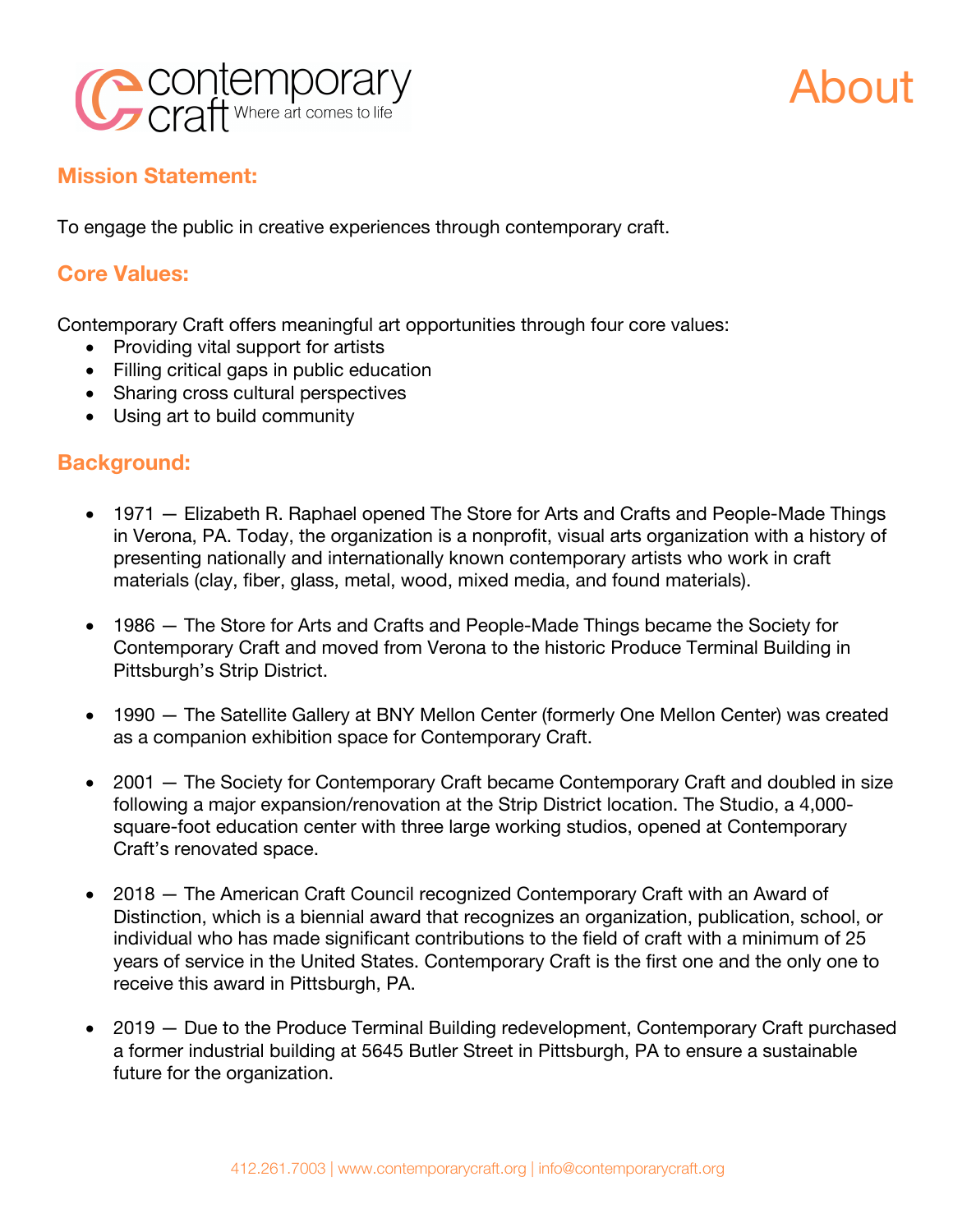

• 2020 – Contemporary Craft moved into its renovated, permanent facility in Upper Lawrenceville neighborhood in September 2020,with inaugural exhibition, *The Heart Lives through The Hands*, featuring works by renowned artist Swoon. The new location provides a space for inspiration, contemplation, and creativity in everyday life, as well as serving as a cultural gateway for Lawrenceville and a tourist destination for the region.

## **Summary of Programs and Activities:**

- Contemporary Craft is one of the few arts organizations in Western Pennsylvania that is free of charge. Its focus on contemporary crafts makes it very accessible since craft represents the materials and forms people use in everyday life. It also offers a free, self-guided art activity for adults and children in its Drop-In Studio.
- Exhibitions Contemporary Craft offers two to three major exhibitions with a national/international programming focus per year at the main gallery, and three to four exhibitions with a local/regional programming focus per year at the Satellite Gallery located in the BNY Mellon Center in Downtown Pittsburgh.
	- o *The Bridge Exhibition Series*, established in 1988, seeks to heighten the public's awareness of the powerful works being created by contemporary artists. Three concurrent solo exhibitions feature mid-career artists.
	- o *The Elizabeth R. Raphael Founder's Prize Exhibition*, established in 1997, is a biennial juried exhibition/award that awards a \$5,000 prize to one winner. The exhibition's material focus changes with each iteration.
	- o *The Social Justice Exhibition Series*, established in 2013, is a biennial exhibition that explore complex human issues that can shape and influence positive change in pressing social issues. This exhibition series explored violence in 2013–14, mental health in 2015-16, human displacement and housing insecurity in 2017-18, will explore food justice in 2021-22, and incarceration in 2023-24.
	- o Contemporary Craft regularly travels its exhibitions nationally to other cities. In developing an exhibition, Contemporary Craft looks for a compelling idea, a new voice, or a concept not previously exhibited. Successful past traveling exhibitions includes, *Mindful: Exploring Mental Health through Art*, *Edward Eberle Retrospective*, *Shelter: Crafting a Safe Home*, and more.
	- o Since 1986, Contemporary Craft has presented more than 250 exhibitions, featuring the work of more than 2,400 artists, and produced more than 80 exhibition catalogs and brochures. More than 35,000 people visit Contemporary Craft each year; with another 100,000 viewing its changing exhibits at its BNY Mellon Satellite Gallery.